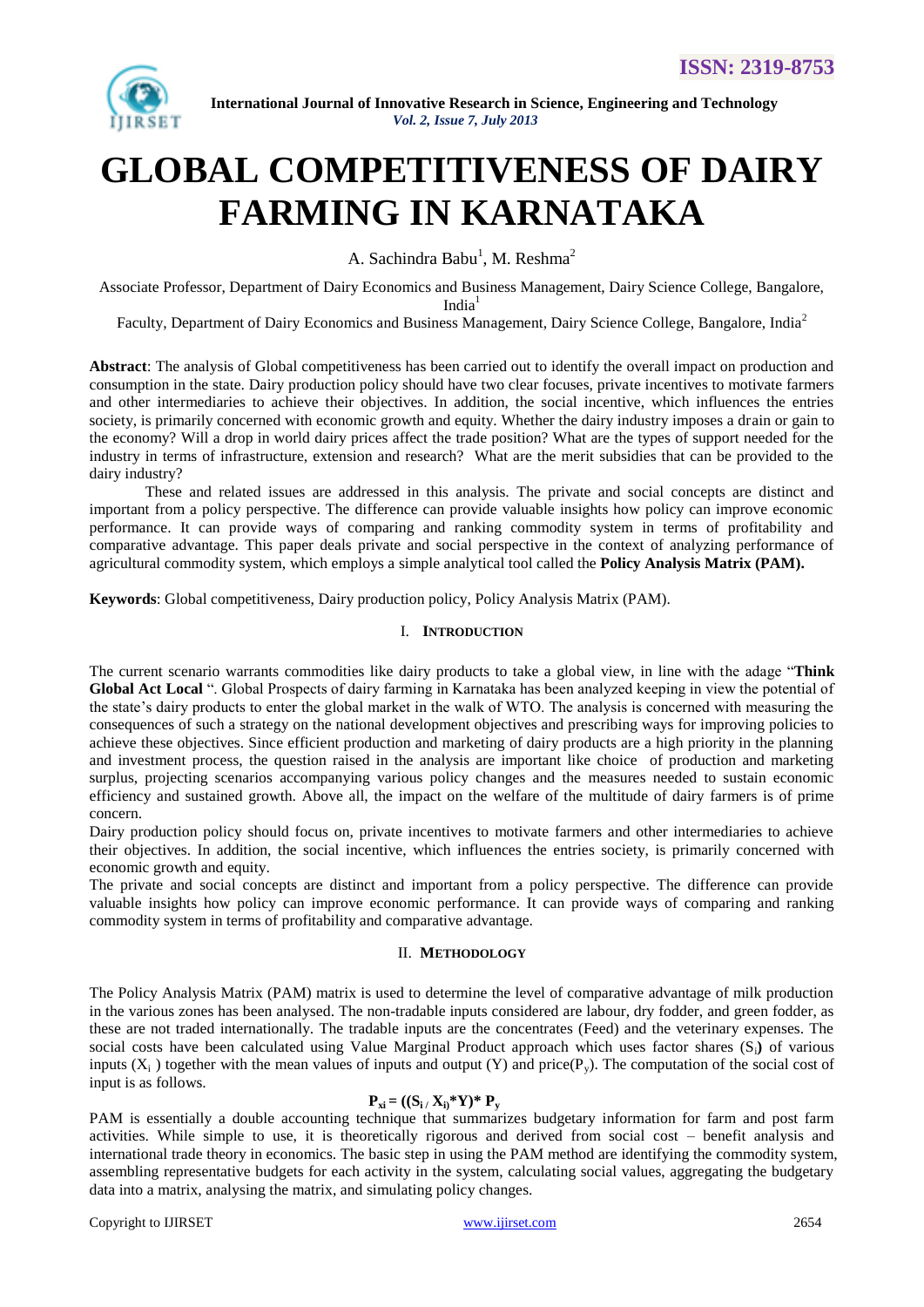

This method rests upon a familiar identity: **profit = revenue - costs.** Costs are divided into those inputs that are traded on international markets (concentrates, veterinary services) and those domestic factors (Labour, dry and green fodder), which are not traded internationally. This gives us the following profit identity:

# **Revenue – Cost of tradable inputs - Cost of domestic factors = Profit**

PAM is measured in two types of prices: private and social, which are defined clearly in the context of working with a PAM.

Private values are prices at which we observe goods and services actually being exchanged and those which we have used in our budgets – the price of milk, the cost of dry, green and concentrates, cost of veterinary services and the going wage rate. These are also called market or financial prices. Social values are the prices, which would prevail in the absence of any policy distortions (such are taxes or subsidies) or market failures (such as monopolies). They reflect the value to society as a whole rather than to private individuals, and are the values used in economic analysis when the objective is to maximize national income. These are sometimes called shadow prices, efficiency values, or opportunity costs.

The determination of social values is one of the main tasks of economists, since these values offer the best indication of optimizing income and social welfare. For internationally traded goods, we use world prices (fob for exports and cif for imports) and in case of domestic factors, which are not traded on international markets, figuring out social prices is difficult and one way to do so involves mentally subtracting the effects of a policy.

Once all private values have been matched with their social equivalents, we arrive at two identities:

Private revenue – private cost of tradable inputs – Private cost of domestic factors = **Private Profit** 

Social revenue – Social cost of tradable inputs – Social cost of domestic factors = **Social Profit** 

| <b>The Policy Analysis Matrix</b> |                 |        |                                               |  |  |
|-----------------------------------|-----------------|--------|-----------------------------------------------|--|--|
|                                   | <b>Revenues</b> |        | Cost of tradable   Cost of domestic   Profits |  |  |
|                                   |                 | inputs | factors                                       |  |  |
| Private values                    | A               |        |                                               |  |  |
| Social values                     |                 |        |                                               |  |  |
| Divergences                       |                 |        |                                               |  |  |

From the table,  $A - B - C = D$ ,  $E - F - G = H$ ,  $A - E = I$ , and so on. An important thing to keep in mind is that, for a given commodity system, the costs and profits represent an aggregate for all activities from farm to wholesale. For revenues, A is the wholesale price, and E is the world price of the comparable product in the comparable location.

From this table, several useful values appear. Private profit (D) is the aggregate measure of net returns for all activities in the system, and a high value would suggest a system that is competitive from a financial point of view. In other words, profit is being generated for the participants in that system. A negative value would be a strong indication that the system is unsustainable, since there are no incentives for individual firms or farmers to participate, and they would leave the industry.

In contrast, social profit *(H)* represents the foreign exchange saved by reducing imports or earned by expanding exports of a unit of this commodity. A positive value means that production is adding to national income, while a negative value suggests that the country as a whole would be better off in terms of national growth by not producing this commodity. As such, it is an indication of international comparative advantage. The zones have been formulated around the 13 milk unions that are distributed across the state.

# III. **RESULTS AND DISCUSSION**

**Bangalore Milk Zone:** The results of the analysis for Bangalore zone have been presented in table 1.1 and 1.1a. Perusal of table reveals that the shadow prices are lower than the market prices, which implies that the productivity of these resources have to be enhanced and brought in line with their market prices. Otherwise, the market prices will distort the production process. This phenomenon can be illustrated thus; the market wage of labour to the output the margin is only Rs. 7.15. This implies that labour is over used or alternatively the productivity of resources including labour should be increased.

The PAM presented in table 1.1a shows that the dairy farmers in this zone are deriving private profits and therefore it is a viable enterprise. A positive social profit of Rs.8.50 per liter indicates that the dairy industry will benefit through exports. The negative divergence of profits of Rs.5.39 shows that there is a revers flow of resources for the dairy industry to the economy in this zone. The effective protection coefficient of 0.71 and Domestic Resource Coefficient (DRC) of 0.07 indicates dairy production in this zone has a comparative advantage. The DRC of 0.07 indicate that to earn one rupee of foreign exchange only Rs.0.07 of domestic resources have to be expended provided resource productivities are enhanced. The Nominal Protection Coefficient (NPC) of 0.84 indicates that the zone has price competitiveness. This therefore constitutes the potential.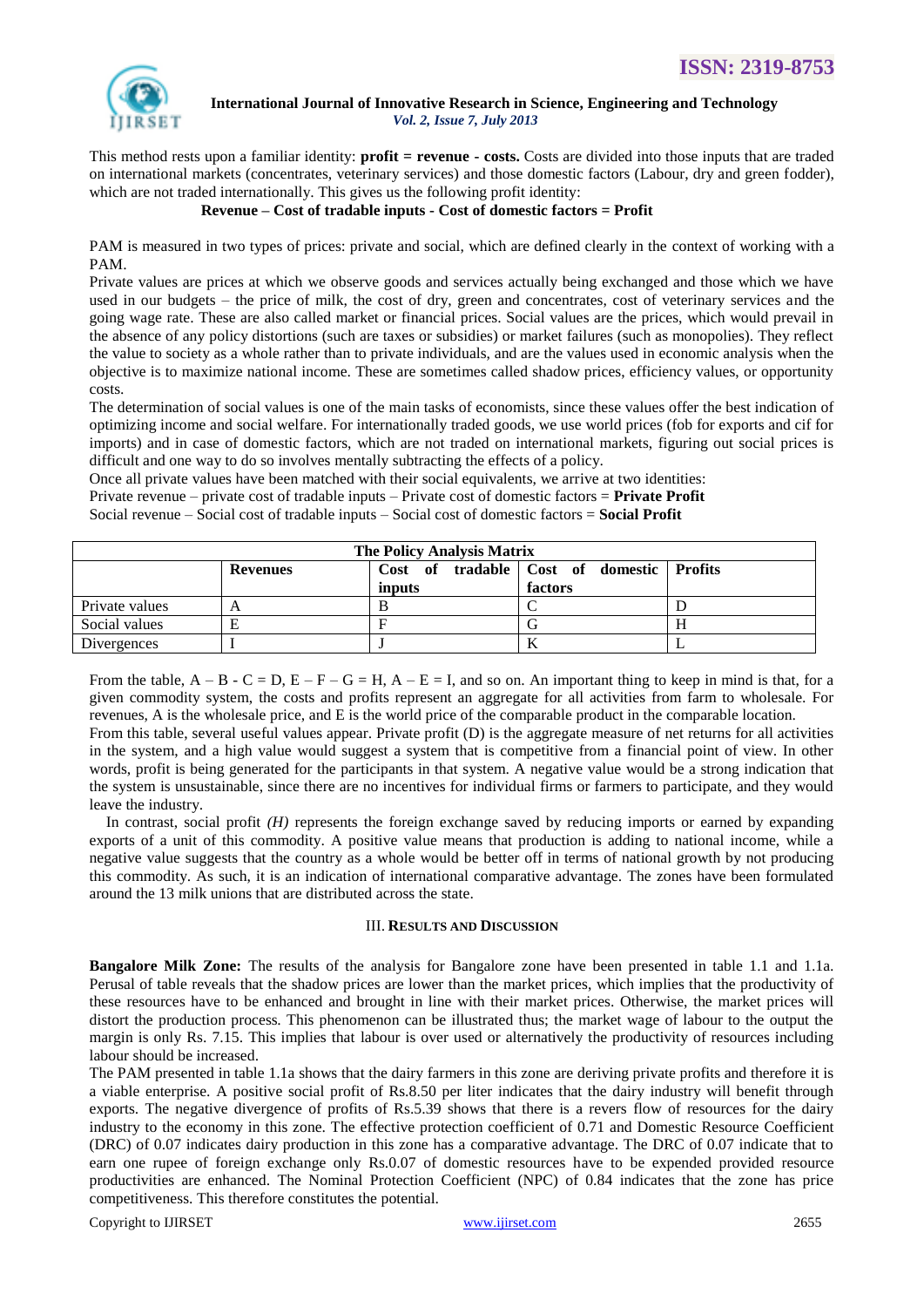

**Kolar milk Zone:** The results of PAM presented in table 1.2 and 1.2a shows a similar picture to that of Bangalore zone. Resource productivity has to be enhanced. The dairy industry is economically viable, receives no transfer from the economy in the form of support, and will benefit from exports. This is corroborated by the favorable domestic resource cost and effective protection Coefficient. The Nominal Protection Coefficient (NPC) of 0.99 indicates that the zone does not enjoy price competitiveness.

**Mysore Zone:** The results reveal that the dairy on an average is profitable in the zone and could achieve global competitiveness with suitable infrastructure and policy support. The Nominal Protection Coefficient (NPC) of 0.83 indicates fairly good price competitiveness prevails in this zone. Technical support is also essential to derive the full advantage of the support (Table 1.3 and 1.3a).

**Mandya Zone:** The productivity of the resources especially that of the labour needs to be increased (Table 1.4). The negative differential between social and private profits indicates that dairy farming has no opportunity cost. The EPC and DRC indicate that the farming is fairly well protected and have a comparative advantage in global market. The Nominal Protection Coefficient (NPC) of 0.82 indicates that the zone has price competitiveness (Table 1.4a).

**Tumkur Zone:** The resource productivity needs to be enhanced for all the resources in the zone. The DRC is 0.10 indicating that the unit production of one unit of milk costs only 10 per cent of the costs at international level. The EPC of 0.79 indicates that the dairy sector is favorable positioned to meet the international market. The NPC of 0.85 indicates that the zone has price competitiveness (Table 1.5 and 1.5a).

**Hassan Zone:** The marginal contribution of labour is very low at Rs.4.68 as against market price of Rs. 30.00. This indicates the dire need for increasing the productivity of labour as well as the other factors (Table 1.6); the DRC is 0.08, which shows that the dairy farming has comparative advantage. The NPC of 0.85 indicates that the zone enjoys price competitiveness. The EPC indicates that the sector is fairly well protected through appropriate policies (Table 1.6a).

**Dharwad Zone:** In this zone also, the productivity of resources need to be enhanced. The contribution of concentrates is Rs.1.12 as against the market rate of Rs. 6.81 (Table 1.7). The differential of private and social profit Rs.6.91 indicates the reversed flow of resources to the sector. The NPC of 0.80 indicates that the zone has higher price competitiveness than any other zones. The DRC and EPC indicate that the zone has comparative advantage for exports (Table 1.7a).

**Belgaum Zone:** The marginal productivity of all the resources directs for the increase in the productivity of dairy resources. The DRC is 0.09 indicating that the resource needed is only 9 per cent that of the international level. This zone also has the comparative advantage for exports. The Nominal Production Coefficient (NPC) of 0.93 indicates that the zone is less competitive in terms of price. (Table 1.8 and Table 1.8a)

**Bijapur Zone:** The marginal contribution of labour is very low at Rs.4.36 indicating the need for increasing the productivity of labour as well as the other factors (Table 1.9). The DRC is 0.09, which shows that the dairy farming has comparative advantage. The NPC of 0.98 indicates that the zone has very low price competitiveness. The EPC indicates that the sector is fairly well protected through appropriate policies (Table 1.9a).

**Gulbarga Zone:** In this zone also, the productivity of resources need to be enhanced. The differential of private and social profit Rs. 5.99 indicates reverse flow of resources to the sector .The nominal protection coefficient (NPC) of 1.02 indicates that the zone does not have any price competitiveness. However the DRC and EPC indicate that the zone has comparative advantage for exports (Table 1.10 and Table 1.10a).

**Dakshina Kannada Zone:** The marginal productivity of resources directs for an increased in the productivity of dairy resource needed is only 8 per cent that of the international level. The Nominal Protection Coefficient (NPC) of Rs.0.85 indicates that this zone has price advantage .This zone also has the comparative advantage for exports. (Table 1.11 and Table 1.11a).

**Shimoga Zone:** The result of PAM presented in table 1.12 and 1.12a shows that resource productivity has to be enhanced. The dairy industry is economically viable, receives no transfer from the economy in the form of support, and will benefit from exports. The Nominal Protection Coefficient (NPC) of 0.87 indicates that the zone has fairly good comparative advantage in terms of price .This is corroborated by the favorable domestic resources costs and effective protection coefficient.

**Raichur Zone:** The results reveal that the dairy on an average is profitable in the zone and could achieve global competitiveness with suitable infrastructure and policy support. The Nominal Protection Coefficient (NPC) of 1.02 indicates that the zone has no price advantage technical support is also essential to derive the full advantage of the support (Table 1.13 and Table 1.13a).

**Karnataka Zone:** On considering the state as a whole, the resource productivity of all the dairy resources needs to be increased, especially that of the labour. The marginal contribution of the labour to the output is Rs. 5.53 while the prevailing market rate is around Rs. 31.50. The EPC and DRC indicate that the dairy sector is fairly well protected and the unit production cost is only 8 per cent of the international level. The Nominal Protection Coefficient (NPC) of 0.80 indicates that the state has comparative advantage in terms of price (Table 1.14 and Table 1.14a).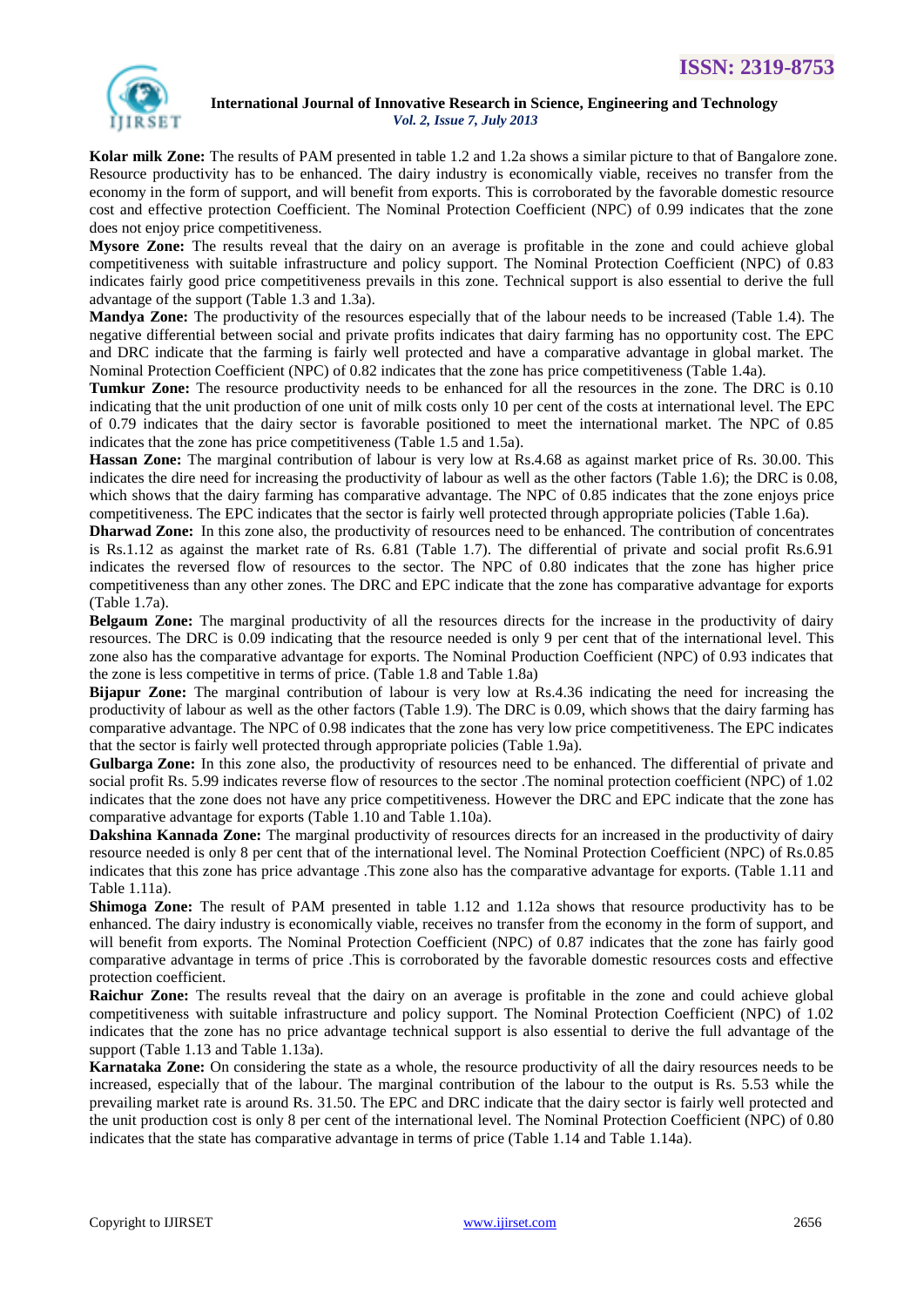

| TABLE 1.1 |  |
|-----------|--|

| PRIVATE AND SOCIAL COSTS INVOLVED IN MILK PRODUCTION IN BANGALORE MILK ZONE |           |                                            |                             |                 |                  |                     |
|-----------------------------------------------------------------------------|-----------|--------------------------------------------|-----------------------------|-----------------|------------------|---------------------|
| <b>Particulars</b>                                                          | Input use | <b>Market</b><br>$\frac{1}{2}$ prices (Rs) | <b>Private cost</b><br>(Rs) | Factor<br>share | Shadow<br>prices | <b>Social costs</b> |
| Dry Fodder (kgs/animal/year)                                                | 2437.14   | 0.79                                       | 1937.05                     | 0.19            | 0.16             | 0.79                |
| Green Fodder (kgs/animal/year)                                              | 4640.82   | 0.17                                       | 781.31                      | 0.08            | 0.03             | 0.17                |
| Concentrates (kgs/animal/year)                                              | 398.49    | 7.25                                       | 2891.03                     | 0.29            | 1.48             | 7.25                |
| Veterinary expenses                                                         | 12.00     | 50.62                                      | 607.46                      | 0.06            | 10.34            | 0.30                |
| (No. of visits /animal /year)                                               |           |                                            |                             |                 |                  |                     |
| Labour (Man days /animal /year)                                             | 109.57    | 35.00                                      | 3834.90                     | 0.38            | 7.15             | 35.00               |

TABLE 1.1A POLICY ANALYSIS MATRIX OF BANGALORE MILK ZONE

|                                        |         | Cost of         |                 |                |
|----------------------------------------|---------|-----------------|-----------------|----------------|
| <b>Particulars</b>                     | Revenue | <b>Tradable</b> | <b>Domestic</b> | <b>Profits</b> |
|                                        |         | inputs          | resources       |                |
| Private                                | 8.00    | 1.70            | 3.19            | 3.11           |
| Social                                 | 9.50    | 0.35            | 0.65            | 8.50           |
| Differential                           | $-1.50$ | 1.36            | 2.54            | $-5.39$        |
| Effective Protection Coefficient (EPC) | 0.69    |                 |                 |                |
| Domestic Resources Coefficient (DRC)   | 0.07    |                 |                 |                |
| Nominal Protection Coefficient (NPC)   |         |                 | 0.84            |                |

TABLE 1.2 PRIVATE AND SOCIAL COSTS INVOLVED IN MILK PRODUCTION IN KOLAR MILK ZONE **Particulars Input use Market prices (Rs) Private cost (Rs) Factor share Shadow prices Social costs**  Dry Fodder (kgs/animal /year) 2053.94 0.84 1719.58 0.16 0.20 417.01<br>Green Fodder (kgs/animal /year) 2965.61 0.49 1457.64 0.14 0.12 353.49 Green Fodder (kgs/animal /year) 2965.61 0.49 1457.64 0.14 0.12 353.49<br>Concentrates (kgs/animal /year) 506.31 4.49 2274.10 0.22 1.09 551.49 Concentrates (kgs/animal /year) 506.31 4.49 2274.10 0.22 1.09 551.49<br>Veterinary expenses 12.00 49.74 596.92 0.06 12.06 144.76 Veterinary expenses (No. of visits /animal /year) 12.00 | 49.74 | 596.92 | 0.06 | 12.06 | 144.76 Labour (Man days /animal /year) 126.47 35.00 4426.39 0.42 8.49 1073.44

#### TABLE 1.2A POLICY ANALYSIS MATRIX OF KOLAR MILK ZONE

|                                        |         | Cost of                   |                              |                |
|----------------------------------------|---------|---------------------------|------------------------------|----------------|
| <b>Particulars</b>                     | Revenue | <b>Tradable</b><br>inputs | <b>Domestic</b><br>resources | <b>Profits</b> |
| Private                                | 9.43    | 1.13                      | 2.99                         | 5.31           |
| Social                                 | 9.50    | 0.27                      | 0.73                         | 8.50           |
| Differential                           | $-0.07$ | 0.86                      | 2.27                         | $-3.19$        |
| Effective Protection Coefficient (EPC) | 0.90    |                           |                              |                |
| Domestic Resources Coefficient (DRC)   | 0.08    |                           |                              |                |
| Nominal Protection Coefficient (NPC)   |         |                           | 0.89                         |                |

TABLE 1.3

| PRIVATE AND SOCIAL COSTS INVOLVED IN MILK PRODUCTION IN MYSORE MILK ZONE |           |                                              |                     |        |               |                     |
|--------------------------------------------------------------------------|-----------|----------------------------------------------|---------------------|--------|---------------|---------------------|
| <b>Particulars</b>                                                       | Input use | <b>Market</b>                                | <b>Private cost</b> | Factor | <b>Shadow</b> | <b>Social costs</b> |
|                                                                          |           | $\boldsymbol{p}$ rices ( $\boldsymbol{R}s$ ) | (Rs)                | share  | prices        |                     |
| Dry Fodder (kgs/animal /year)                                            | 1653.96   | 0.82                                         | 1352.96             | 0.21   | 0.16          | 265.14              |
| Green Fodder (kgs/animal /year)                                          | 522.00    | 0.11                                         | 57.68               | 0.01   | 0.02          | 11.30               |
| Concentrates (kgs/animal/year)                                           | 114.80    | 11.99                                        | 1376.88             | 0.21   | 2.35          | 269.83              |
| Veterinary expenses                                                      | 12.00     | 23.76                                        | 285.08              | 0.04   | 4.66          | 55.87               |
| (No. of visits /animal /year)                                            |           |                                              |                     |        |               |                     |
| Labour (Man days /animal /year)                                          | 99.42     | 35.00                                        | 3479.77             | 0.53   | 6.86          | 681.93              |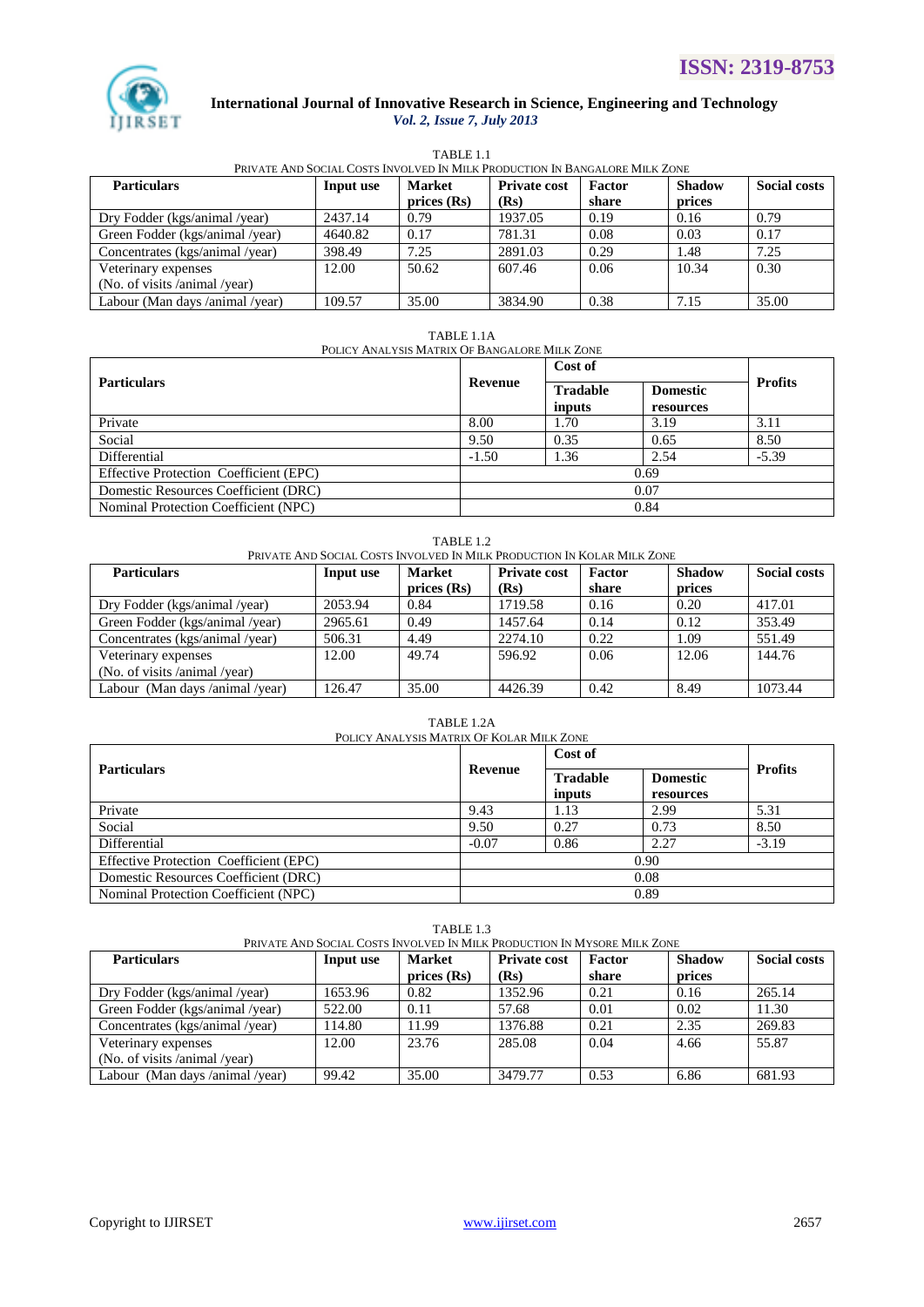

#### TABLE 1.3A

| POLICY ANALYSIS MATRIX OF MYSORE MILK ZONE |         |                           |                              |                |  |  |
|--------------------------------------------|---------|---------------------------|------------------------------|----------------|--|--|
|                                            |         | Cost of                   |                              |                |  |  |
| <b>Particulars</b>                         | Revenue | <b>Tradable</b><br>inputs | <b>Domestic</b><br>resources | <b>Profits</b> |  |  |
| Private                                    | 7.90    | 1.29                      | 3.81                         | 2.80           |  |  |
| Social                                     | 9.50    | 0.25                      | 0.75                         | 8.50           |  |  |
| Differential                               | $-1.60$ | 1.04                      | 3.06                         | $-5.70$        |  |  |
| Effective Protection Coefficient (EPC)     |         | 0.71                      |                              |                |  |  |
| Domestic Resources Coefficient (DRC)       |         | 0.08                      |                              |                |  |  |
| Nominal Protection Coefficient (NPC)       | 0.83    |                           |                              |                |  |  |

TABLE 1.4 PRIVATE AND SOCIAL COSTS INVOLVED IN MILK PRODUCTION IN MANDYA MILK ZONE

| <b>Particulars</b>              | Input use | <b>Market</b><br>$\mathbf{prices}(\mathbf{Rs})$ | <b>Private cost</b><br>(Rs) | Factor<br>share | <b>Shadow</b><br>prices | <b>Social costs</b> |
|---------------------------------|-----------|-------------------------------------------------|-----------------------------|-----------------|-------------------------|---------------------|
| Dry Fodder (kgs/animal/year)    | 2919.38   | 0.89                                            | 2592.66                     | 0.32            | 0.17                    | 505.98              |
| Green Fodder (kgs/animal /year) | 1399.19   | 0.36                                            | 499.05                      | 0.06            | 0.07                    | 97.39               |
| Concentrates(kgs/animal/year)   | 189.78    | 3.75                                            | 712.10                      | 0.09            | 0.73                    | 138.97              |
| Veterinary expenses             | 12.00     | 62.33                                           | 747.93                      | 0.09            | 12.16                   | 145.97              |
| (No. of visits /animal /year)   |           |                                                 |                             |                 |                         |                     |
| Labour (Man days /animal /year) | 99.69     | 35.00                                           | 3489.12                     | 0.43            | 6.83                    | 680.93              |

TABLE 1.4A POLICY ANALYSIS MATRIX OF MANDYA MILK ZONE

|                                        |         | Cost of                   |                              |                |
|----------------------------------------|---------|---------------------------|------------------------------|----------------|
| <b>Particulars</b>                     | Revenue | <b>Tradable</b><br>inputs | <b>Domestic</b><br>resources | <b>Profits</b> |
| Private                                | 7.80    | 0.93                      | 4.19                         | 2.68           |
| Social                                 | 9.50    | 0.18                      | 0.82                         | 8.50           |
| Differential                           | $-1.70$ | 0.75                      | 3.38                         | $-5.82$        |
| Effective Protection Coefficient (EPC) | 0.74    |                           |                              |                |
| Domestic Resources Coefficient (DRC)   | 0.09    |                           |                              |                |
| Nominal Protection Coefficient (NPC)   |         |                           | 0.82                         |                |

TABLE 1.5 PRIVATE AND SOCIAL COSTS INVOLVED IN MILK PRODUCTION IN TUMKUR MILK ZONE

| <b>Particulars</b>              | Input use | <b>Market</b>             | <b>Private cost</b> | Factor | <b>Shadow</b> | <b>Social costs</b> |
|---------------------------------|-----------|---------------------------|---------------------|--------|---------------|---------------------|
|                                 |           | $\frac{1}{2}$ prices (Rs) | (Rs)                | share  | prices        |                     |
| Dry Fodder (kgs/animal/year)    | 2659.13   | 1.01                      | 2698.88             | 0.35   | 0.16          | 432.18              |
| Green Fodder (kgs/animal /year) | 330.25    | 3.46                      | 1142.74             | 0.15   | 0.55          | 182.99              |
| Concentrates (kgs/animal/year)  | 17.74     | 26.61                     | 472.25              | 0.06   | 4.26          | 75.62               |
| Veterinary expenses             | 12.00     | 29.29                     | 351.46              | 0.05   | 4.69          | 56.28               |
| (No. of visits /animal /year)   |           |                           |                     |        |               |                     |
| Labour (Man days /animal /year) | 112.52    | 26.97                     | 3030.48             | 0.39   | 4.32          | 485.92              |

TABLE 1.5A

| POLICY ANALYSIS MATRIX OF TUMKUR MILK ZONE |         |                           |                              |                |  |  |
|--------------------------------------------|---------|---------------------------|------------------------------|----------------|--|--|
|                                            |         | Cost of                   |                              |                |  |  |
| <b>Particulars</b>                         | Revenue | <b>Tradable</b><br>inputs | <b>Domestic</b><br>resources | <b>Profits</b> |  |  |
| Private                                    | 8.10    | 0.67                      | 5.58                         | 1.86           |  |  |
| Social                                     | 9.50    | 0.11                      | 0.89                         | 8.50           |  |  |
| Differential                               | $-1.40$ | 0.56                      | 4.68                         | $-6.64$        |  |  |
| Effective Protection Coefficient (EPC)     |         | 0.79                      |                              |                |  |  |
| Domestic Resources Coefficient (DRC)       |         | 0.10                      |                              |                |  |  |
| Nominal Protection Coefficient (NPC)       |         | 0.85                      |                              |                |  |  |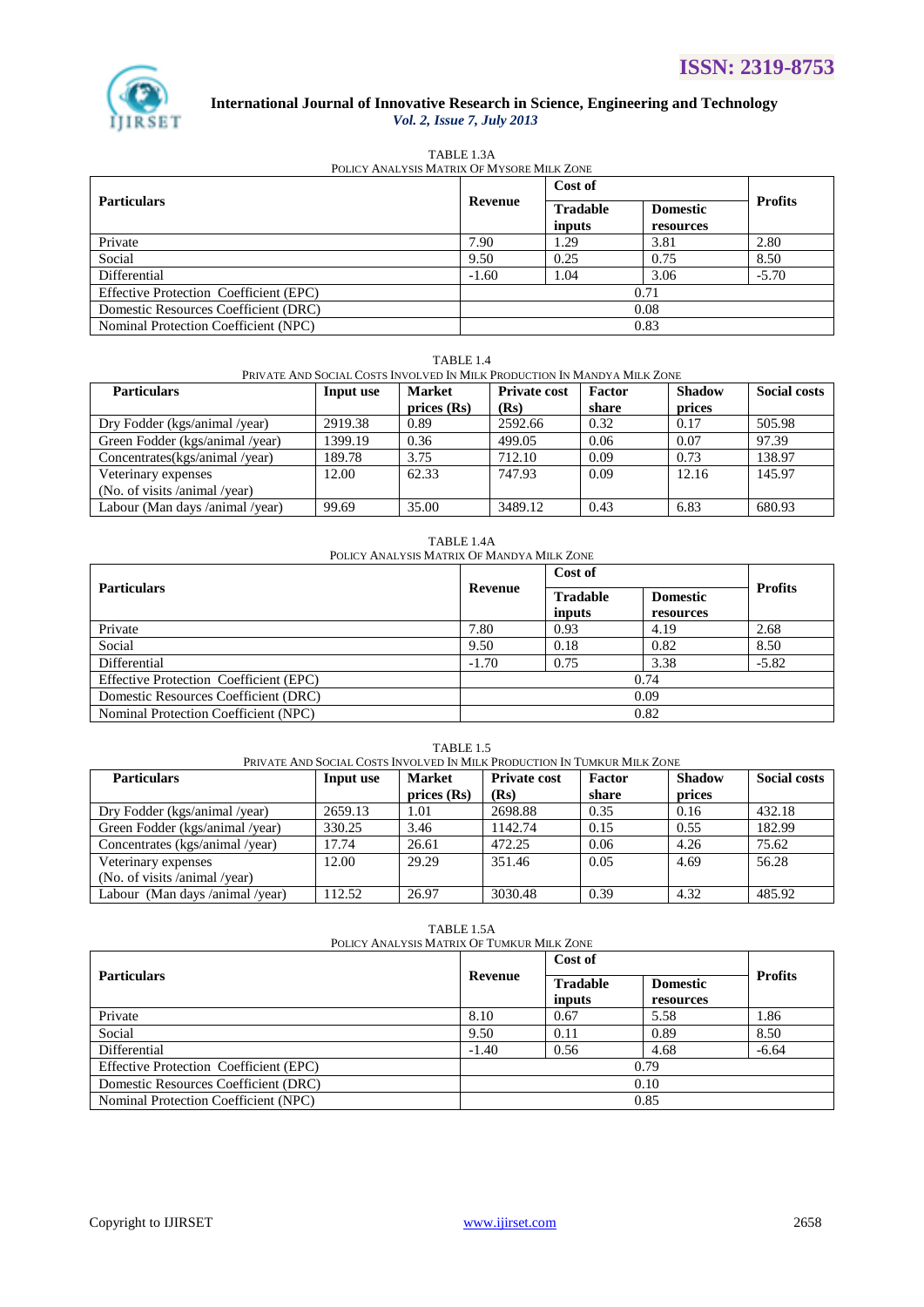

| TABLE 1.6 |  |
|-----------|--|

| PRIVATE AND SOCIAL COSTS INVOLVED IN MILK PRODUCTION IN HASSAN MILK ZONE |           |                                            |                             |                 |                  |                     |  |  |
|--------------------------------------------------------------------------|-----------|--------------------------------------------|-----------------------------|-----------------|------------------|---------------------|--|--|
| <b>Particulars</b>                                                       | Input use | <b>Market</b><br>$\frac{1}{2}$ prices (Rs) | <b>Private cost</b><br>(Rs) | Factor<br>share | Shadow<br>prices | <b>Social costs</b> |  |  |
| Dry Fodder (kgs/animal/year)                                             | 2102.47   | 0.84                                       | 1775.80                     | 0.20            | 0.13             | 0.84                |  |  |
| Green Fodder (kgs/animal/year)                                           | 1512.69   | 0.24                                       | 366.15                      | 0.04            | 0.04             | 0.24                |  |  |
| Concentrates (kgs/animal/year)                                           | 206.21    | 5.98                                       | 1233.40                     | 0.14            | 0.93             | 5.98                |  |  |
| Veterinary expenses                                                      | 12.00     | 68.51                                      | 822.13                      | 0.09            | 10.70            | 0.60                |  |  |
| (No. of visits /animal /year)                                            |           |                                            |                             |                 |                  |                     |  |  |
| Labour (Man days /animal /year)                                          | 154.59    | 30.00                                      | 4637.77                     | 0.52            | 4.68             | 30.00               |  |  |

TABLE 1.6A POLICY ANALYSIS MATRIX OF HASSAN MILK ZONE

|                                        |         | Cost of         |                 |                |  |
|----------------------------------------|---------|-----------------|-----------------|----------------|--|
| <b>Particulars</b>                     | Revenue |                 |                 | <b>Profits</b> |  |
|                                        |         | <b>Tradable</b> | <b>Domestic</b> |                |  |
|                                        |         | inputs          | resources       |                |  |
| Private                                | 8.04    | 1.49            | 4.92            | 1.64           |  |
| Social                                 | 9.50    | 0.23            | 0.77            | 8.50           |  |
| Differential                           | $-1.46$ | 1.26            | 4.15            | $-6.86$        |  |
| Effective Protection Coefficient (EPC) | 0.71    |                 |                 |                |  |
| Domestic Resources Coefficient (DRC)   | 0.08    |                 |                 |                |  |
| Nominal Protection Coefficient (NPC)   |         |                 | 0.85            |                |  |

TABLE 1.7 PRIVATE AND SOCIAL COSTS INVOLVED IN MILK PRODUCTION IN DHARWAD MILK ZONE **Particulars** Input use Market **prices (Rs) (Rs) Private cost Factor share Shadow prices Social costs** 

|                                 |         | $\mu$ RG $(M)$ | <b>11721</b> | знагс | <b>DIRES</b> |        |
|---------------------------------|---------|----------------|--------------|-------|--------------|--------|
| Dry Fodder (kgs/animal/year)    | 2069.24 | 0.90           | 1852.63      | 0.26  | 0.15         | 304.74 |
| Green Fodder (kgs/animal /year) | 674.02  | 0.50           | 337.67       | 0.05  | 0.08         | 55.54  |
| Concentrates (kgs/animal/year)  | 82.12   | 6.81           | 558.92       | 0.08  | 1.12         | 91.94  |
| Veterinary expenses             | 12.00   | 40.93          | 491.11       | 0.07  | 6.73         | 80.78  |
| (No. of visits /animal /year)   |         |                |              |       |              |        |
| Labour (Man days /animal /year) | 125.60  | 30.00          | 3768.10      | 0.54  | 4.93         | 619.82 |

TABLE 1.7A POLICY ANALYSIS MATRIX OF DHARWAD MILK ZONE

|                                        |         | Cost of                   |                              |                |
|----------------------------------------|---------|---------------------------|------------------------------|----------------|
| <b>Particulars</b>                     | Revenue | <b>Tradable</b><br>inputs | <b>Domestic</b><br>resources | <b>Profits</b> |
| Private                                | 7.67    | 0.91                      | 5.17                         | 1.59           |
| Social                                 | 9.50    | 0.15                      | 0.85                         | 8.50           |
| Differential                           | $-1.83$ | 0.76                      | 4.32                         | $-6.91$        |
| Effective Protection Coefficient (EPC) | 0.72    |                           |                              |                |
| Domestic Resources Coefficient (DRC)   | 0.09    |                           |                              |                |
| Nominal Protection Coefficient (NPC)   |         |                           | 0.81                         |                |

| PRIVATE AND SOCIAL COSTS INVOLVED IN MILK PRODUCTION IN BELGAUM MILK ZONE |           |                                                 |                             |                 |                         |                     |  |  |
|---------------------------------------------------------------------------|-----------|-------------------------------------------------|-----------------------------|-----------------|-------------------------|---------------------|--|--|
| <b>Particulars</b>                                                        | Input use | <b>Market</b><br>$\mathbf{prices}(\mathbf{Rs})$ | <b>Private cost</b><br>(Rs) | Factor<br>share | <b>Shadow</b><br>prices | <b>Social costs</b> |  |  |
| Dry Fodder (kgs/animal/year)                                              | 1413.06   | 1.19                                            | 1684.74                     | 0.29            | 0.21                    | 297.88              |  |  |
| Green Fodder (kgs/animal/year)                                            | 885.56    | 0.50                                            | 442.38                      | 0.08            | 0.09                    | 78.22               |  |  |
| Concentrates (kgs/animal/year)                                            | 80.15     | 9.64                                            | 772.96                      | 0.13            | 1.71                    | 136.67              |  |  |
| Veterinary expenses                                                       | 12.00     | 28.93                                           | 347.17                      | 0.06            | 5.12                    | 61.38               |  |  |
| (No. of visits /animal /year)                                             |           |                                                 |                             |                 |                         |                     |  |  |
| Labour (Man days /animal /year)                                           | 83.50     | 30.00                                           | 2504.97                     | 0.44            | 5.30                    | 442.90              |  |  |

TABLE 1.8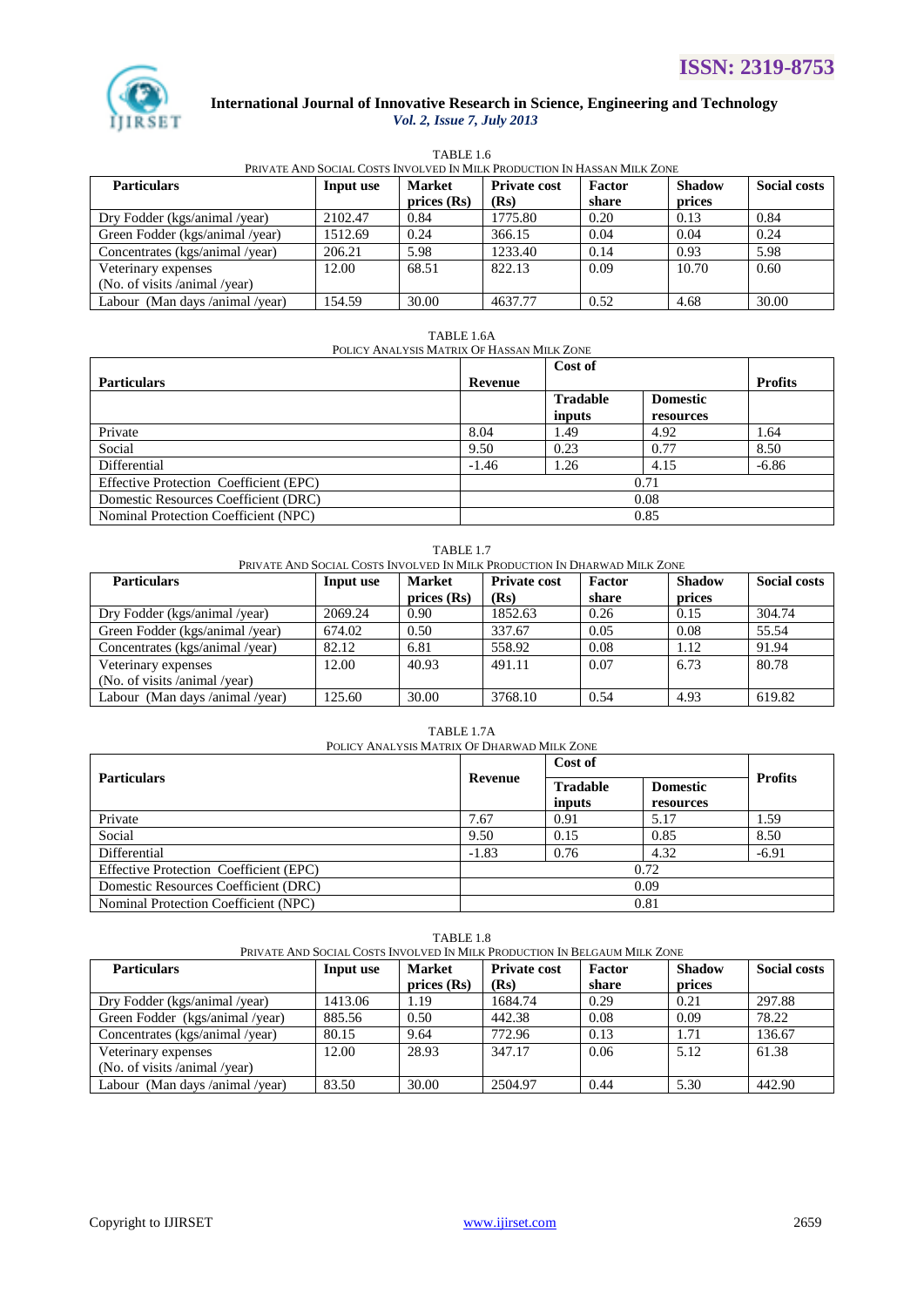

#### TABLE 1.8A

| POLICY ANALYSIS MATRIX OF BELGAUM MILK ZONE |         |                           |                              |                |  |  |  |
|---------------------------------------------|---------|---------------------------|------------------------------|----------------|--|--|--|
| <b>Particulars</b>                          |         | Cost of                   |                              |                |  |  |  |
|                                             | Revenue | <b>Tradable</b><br>inputs | <b>Domestic</b><br>resources | <b>Profits</b> |  |  |  |
| Private                                     | 8.85    | 1.10                      | 4.55                         | 3.19           |  |  |  |
| Social                                      | 9.50    | 0.19                      | 0.81                         | 8.50           |  |  |  |
| Differential                                | $-0.65$ | 0.91                      | 3.75                         | $-5.31$        |  |  |  |
| Effective Protection Coefficient (EPC)      |         | 0.83                      |                              |                |  |  |  |
| Domestic Resources Coefficient (DRC)        |         | 0.09                      |                              |                |  |  |  |
| Nominal Protection Coefficient (NPC)        |         |                           | 0.93                         |                |  |  |  |

TABLE 1.9

PRIVATE AND SOCIAL COSTS INVOLVED IN MILK PRODUCTION IN BIJAPUR MILK ZONE

| <b>Particulars</b>              | Input use | <b>Market</b>                  | <b>Private cost</b> | Factor | <b>Shadow</b> | <b>Social costs</b> |
|---------------------------------|-----------|--------------------------------|---------------------|--------|---------------|---------------------|
|                                 |           | $\mathbf{prices}(\mathbf{Rs})$ | (Rs)                | share  | prices        |                     |
| Dry Fodder (kgs/animal/year)    | 1812.36   | 1.53                           | 2774.33             | 0.32   | 0.23          | 423.21              |
| Green Fodder (kgs/animal /year) | 1352.56   | 0.79                           | 1069.23             | 0.12   | 0.12          | 163.11              |
| Concentrates (kgs/animal/year)  | 150.20    | 5.45                           | 818.35              | 0.10   | 0.83          | 124.83              |
| Veterinary expenses             | 12.00     | 41.81                          | 501.74              | 0.06   | 6.38          | 76.54               |
| (No. of visits /animal /year)   |           |                                |                     |        |               |                     |
| Labour (Man days /animal /year) | 120.64    | 28.60                          | 3450.23             | 0.40   | 4.36          | 526.31              |

TABLE 1.9A POLICY ANALYSIS MATRIX OF BIJAPUR MILK ZONE

| <b>Particulars</b>                     |         | Cost of                   |                              |                |  |  |  |
|----------------------------------------|---------|---------------------------|------------------------------|----------------|--|--|--|
|                                        | Revenue | <b>Tradable</b><br>inputs | <b>Domestic</b><br>resources | <b>Profits</b> |  |  |  |
| Private                                | 9.27    | 1.00                      | 5.55                         | 2.71           |  |  |  |
| Social                                 | 9.50    | 0.15                      | 0.85                         | 8.50           |  |  |  |
| Differential                           | $-0.23$ | 0.85                      | 4.70                         | $-5.79$        |  |  |  |
| Effective Protection Coefficient (EPC) |         | 0.88                      |                              |                |  |  |  |
| Domestic Resources Coefficient (DRC)   |         | 0.09                      |                              |                |  |  |  |
| Nominal Protection Coefficient (NPC)   |         |                           | 0.98                         |                |  |  |  |

TABLE 1.10 PRIVATE AND SOCIAL COSTS INVOLVED IN MILK PRODUCTION IN GULBARGA MILK ZONE

| <b>Particulars</b>              | Input use | <b>Market</b>                                | <b>Private cost</b> | <b>Factor</b> | <b>Shadow</b> | <b>Social costs</b> |
|---------------------------------|-----------|----------------------------------------------|---------------------|---------------|---------------|---------------------|
|                                 |           | $\boldsymbol{p}$ rices ( $\boldsymbol{R}s$ ) | (Rs)                | share         | prices        |                     |
| Dry Fodder (kgs/animal/year)    | 2866.59   | 0.55                                         | 1565.44             | 0.19          | 0.08          | 217.85              |
| Green Fodder (kgs/animal /year) | 1327.71   | 0.50                                         | 663.85              | 0.08          | 0.07          | 92.38               |
| Concentrates (kgs/animal/year)  | 215.99    | 6.82                                         | 1473.57             | 0.18          | 0.95          | 205.06              |
| Veterinary expenses             | 12.00     | 29.83                                        | 358.00              | 0.04          | 4.15          | 49.82               |
| (No. of visits /animal /year)   |           |                                              |                     |               |               |                     |
| Labour (Man days /animal /year) | 144.40    | 30.00                                        | 4332.10             | 0.52          | 4.17          | 602.86              |

TABLE 1.10A

| POLICY ANALYSIS MATRIX OF GULBARGA MILK ZONE |         |                           |                              |                |  |  |  |
|----------------------------------------------|---------|---------------------------|------------------------------|----------------|--|--|--|
| <b>Particulars</b>                           |         | Cost of                   |                              |                |  |  |  |
|                                              | Revenue | <b>Tradable</b><br>inputs | <b>Domestic</b><br>resources | <b>Profits</b> |  |  |  |
| Private                                      | 9.70    | 1.57                      | 5.62                         | 2.51           |  |  |  |
| Social                                       | 9.50    | 0.22                      | 0.78                         | 8.50           |  |  |  |
| Differential                                 | 0.20    | 1.35                      | 4.84                         | $-5.99$        |  |  |  |
| Effective Protection Coefficient (EPC)       |         |                           | 0.88                         |                |  |  |  |
| Domestic Resources Coefficient (DRC)         |         | 0.08                      |                              |                |  |  |  |
| Nominal Protection Coefficient (NPC)         |         | 1.02                      |                              |                |  |  |  |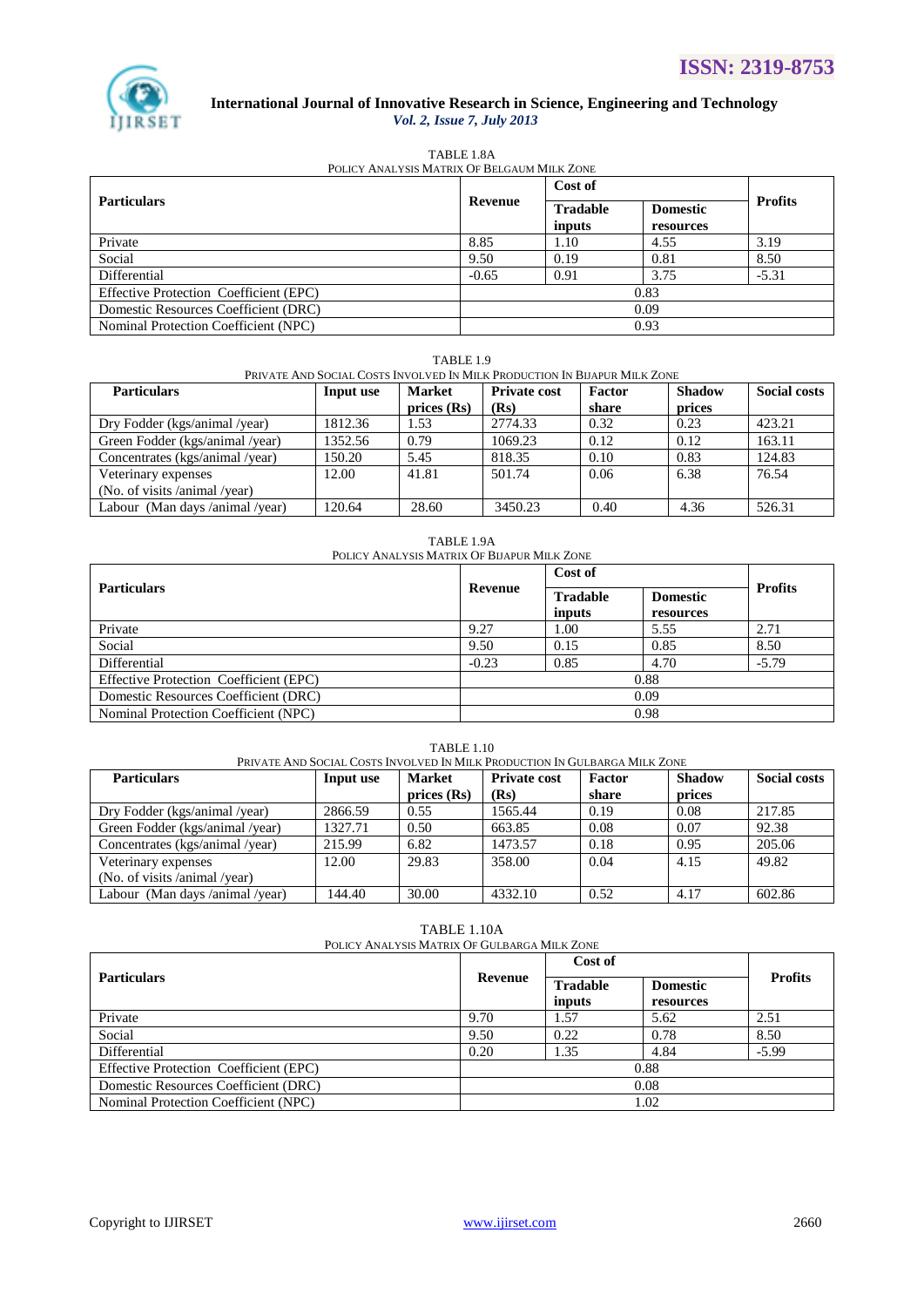

| LE<br>١R<br>a. |
|----------------|
|----------------|

PRIVATE AND SOCIAL COSTS INVOLVED IN MILK PRODUCTION IN DAKSHINA KANNADA MILK ZONE

|                                 | Input use | <b>Market</b>                  | <b>Private cost</b> | Factor | Shadow | <b>Social costs</b> |
|---------------------------------|-----------|--------------------------------|---------------------|--------|--------|---------------------|
| <b>Particulars</b>              |           | $\mathbf{prices}(\mathbf{Rs})$ | (Rs)                | share  | prices |                     |
| Dry Fodder (kgs/animal/year)    | 2102.47   | 0.84                           | 1775.80             | 0.20   | 0.13   | 0.84                |
| Green Fodder (kgs/animal /year) | 1512.69   | 0.24                           | 366.15              | 0.04   | 0.04   | 0.24                |
| Concentrates (kgs/animal/year)  | 206.21    | 5.98                           | 1233.40             | 0.14   | 0.93   | 5.98                |
| Veterinary expenses             | 12.00     | 68.51                          | 822.13              | 0.09   | 10.70  | 0.60                |
| (No. of visits /animal /year)   |           |                                |                     |        |        |                     |
| Labour (Man days /animal /year) | 154.59    | 30.00                          | 4637.77             | 0.52   | 4.68   | 30.00               |

TABLE 1.11A

| POLICY ANALYSIS MATRIX OF DAKSHINA KANNADA MILK ZONE |         |                           |                              |                |  |  |  |
|------------------------------------------------------|---------|---------------------------|------------------------------|----------------|--|--|--|
| <b>Particulars</b>                                   | Revenue | Cost of                   |                              |                |  |  |  |
|                                                      |         | <b>Tradable</b><br>inputs | <b>Domestic</b><br>resources | <b>Profits</b> |  |  |  |
| Private                                              | 8.04    | 1.49                      | 4.92                         | 1.64           |  |  |  |
| Social                                               | 9.50    | 0.23                      | 0.77                         | 8.50           |  |  |  |
| Differential                                         | $-1.46$ | 1.26                      | 4.15                         | $-6.86$        |  |  |  |
| Effective Protection Coefficient (EPC)               | 0.71    |                           |                              |                |  |  |  |
| Domestic Resources Coefficient (DRC)                 | 0.08    |                           |                              |                |  |  |  |
| Nominal Protection Coefficient (NPC)                 | 0.85    |                           |                              |                |  |  |  |

TABLE 1.12

PRIVATE AND SOCIAL COSTS INVOLVED IN MILK PRODUCTION IN SHIMOGA MILK ZONE

| <b>Particulars</b>              | Input use | <b>Market</b>                  | <b>Private cost</b> | Factor | <b>Shadow</b> | <b>Social costs</b> |
|---------------------------------|-----------|--------------------------------|---------------------|--------|---------------|---------------------|
|                                 |           | $\mathbf{prices}(\mathbf{Rs})$ | (Rs)                | share  | prices        |                     |
| Dry Fodder (kgs/animal/year)    | 1833.36   | 1.34                           | 2464.51             | 0.28   | 0.21          | 376.65              |
| Green Fodder (kgs/animal /year) | 317.63    | 4.36                           | 1385.70             | 0.16   | 0.67          | 211.78              |
| Concentrates (kgs/animal/year)  | 60.76     | 15.97                          | 970.43              | 0.11   | 2.44          | 148.31              |
| Veterinary expenses             | 12.00     | 28.93                          | 347.18              | 0.04   | 4.42          | 53.06               |
| (No. of visits /animal /year)   |           |                                |                     |        |               |                     |
| Labour (Man days /animal /year) | 111.00    | 32.29                          | 3584.53             | 0.41   | 4.94          | 547.82              |

TABLE 1.12A POLICY ANALYSIS MATRIX OF SHIMOGA MILK ZONE

|                                        |         | Cost of                   |                              |                |  |  |  |
|----------------------------------------|---------|---------------------------|------------------------------|----------------|--|--|--|
| <b>Particulars</b>                     | Revenue | <b>Tradable</b><br>inputs | <b>Domestic</b><br>resources | <b>Profits</b> |  |  |  |
| Private                                | 8.32    | 0.99                      | 5.56                         | 1.77           |  |  |  |
| Social                                 | 9.50    | 0.15                      | 0.85                         | 8.50           |  |  |  |
| Differential                           | $-1.18$ | 0.83                      | 4.71                         | $-6.73$        |  |  |  |
| Effective Protection Coefficient (EPC) |         | 0.78                      |                              |                |  |  |  |
| Domestic Resources Coefficient (DRC)   |         | 0.09                      |                              |                |  |  |  |
| Nominal Protection Coefficient (NPC)   |         | 0.88                      |                              |                |  |  |  |

TABLE 1.13 PRIVATE AND SOCIAL COSTS INVOLVED IN MILK PRODUCTION IN RAICHUR MILK ZONE

| <b>Particulars</b>              | Input use | <b>Market</b>                  | <b>Private cost</b> | Factor | <b>Shadow</b> | <b>Social costs</b> |
|---------------------------------|-----------|--------------------------------|---------------------|--------|---------------|---------------------|
|                                 |           | $\mathbf{prices}(\mathbf{Rs})$ | (Rs)                | share  | prices        |                     |
| Dry Fodder (kgs/animal /year)   | 2866.59   | 0.55                           | 1565.44             | 0.19   | 0.08          | 217.85              |
| Green Fodder (kgs/animal /year) | 1327.71   | 0.50                           | 663.85              | 0.08   | 0.07          | 92.38               |
| Concentrates (kgs/animal/year)  | 215.99    | 6.82                           | 1473.57             | 0.18   | 0.95          | 205.06              |
| Veterinary expenses             | 12.00     | 29.83                          | 358.00              | 0.04   | 4.15          | 49.82               |
| (No. of visits /animal /year)   |           |                                |                     |        |               |                     |
| Labour (Man days /animal /year) | 144.40    | 30.00                          | 4332.10             | 0.52   | 4.17          | 602.86              |